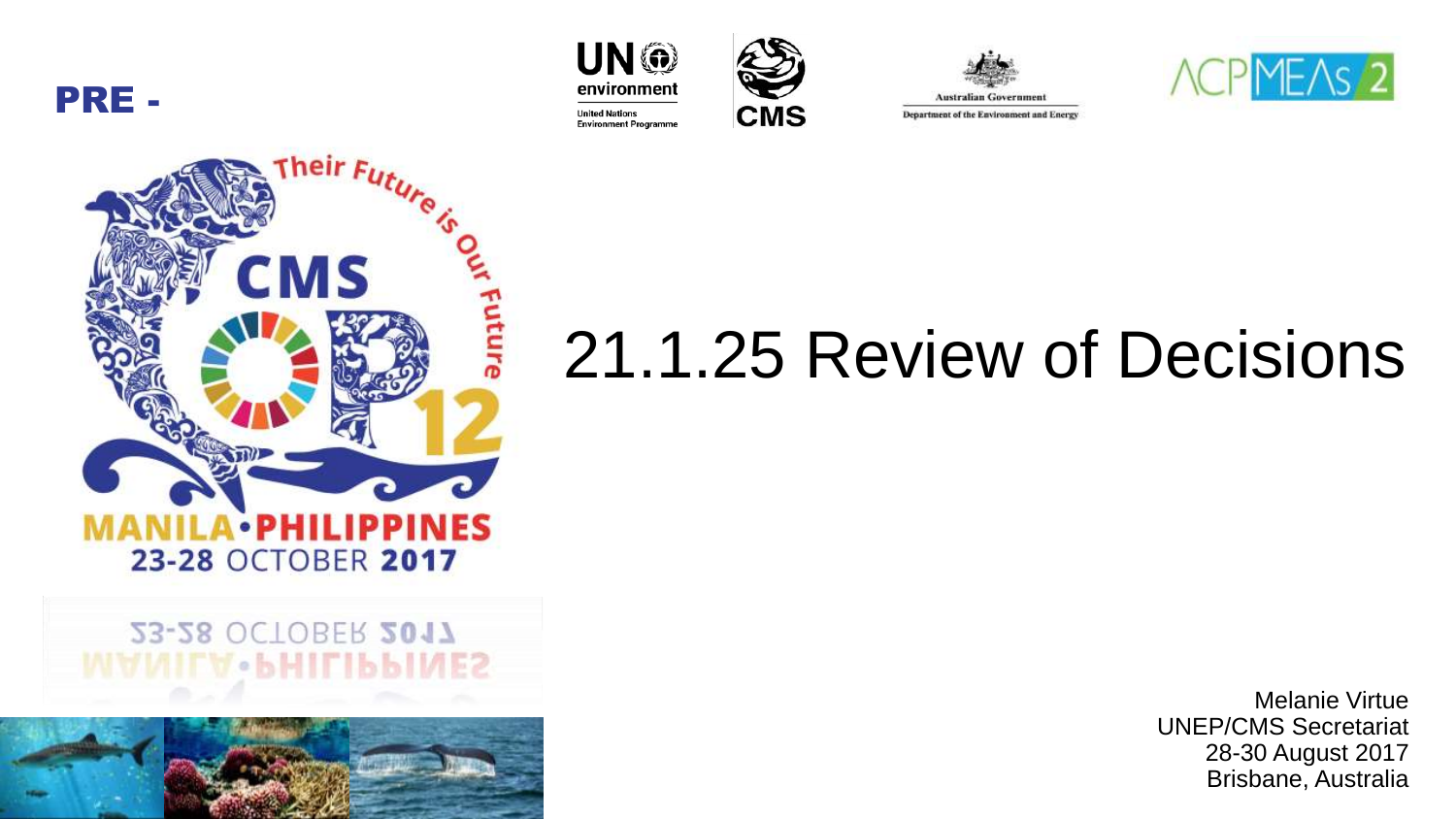#### Resolution 11.6: Review of Decisions

Resolution 11.6 established a number of new ways of handling COP documentation:

- 1. Repeal of Resolutions and Recommendations
- 2. Decisions in addition to Resolutions
- 3. Updating Existing Resolutions at subsequent COPs

#### ➢Brings CMS in line with CITES document protocols





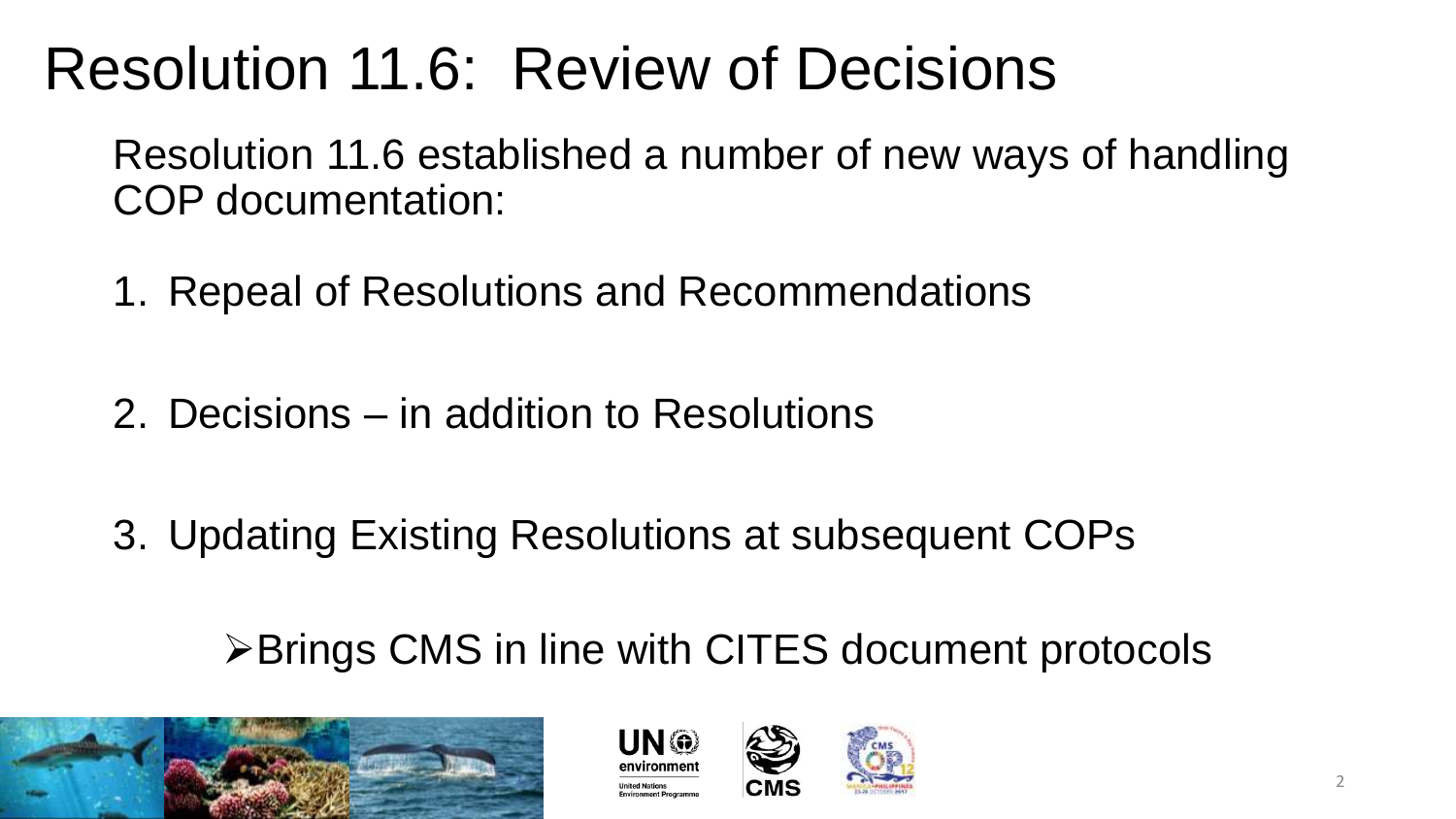#### 1. Repeal of Resolutions:

Objective: Housekeeping exercise to tidy up all existing Resolutions









3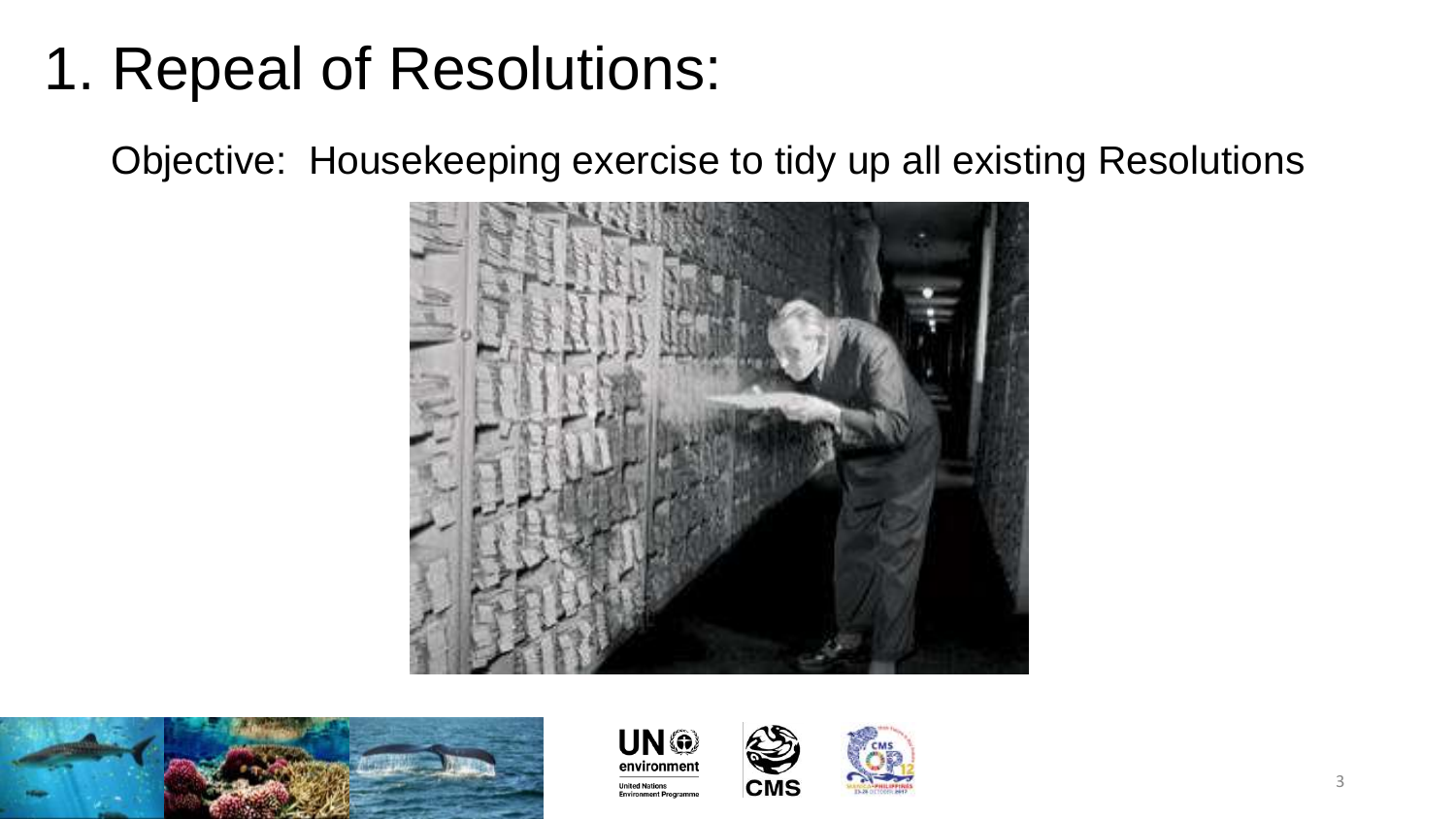### 1. Repeal of Resolutions:

- Repeal in full resolutions that are out of date (Annex 2 of Doc.21)
- Partially repeal resolutions that contain some out of date provisions (time-bound instructions) (Doc.21.1)
- Consolidate multiple resolutions on the same subject into a single new resolution (repealing redundant provisions) (Doc.21.2)
	- So that all provisions on the same subject are in the same place.
	- Eg Bycatch: Res 6.2, Rec 7.2, Res 8.14, Res 9.18, Res 10.14 all consolidated into a single resolution, removing redundancies, completed actions, and out of date provisions.





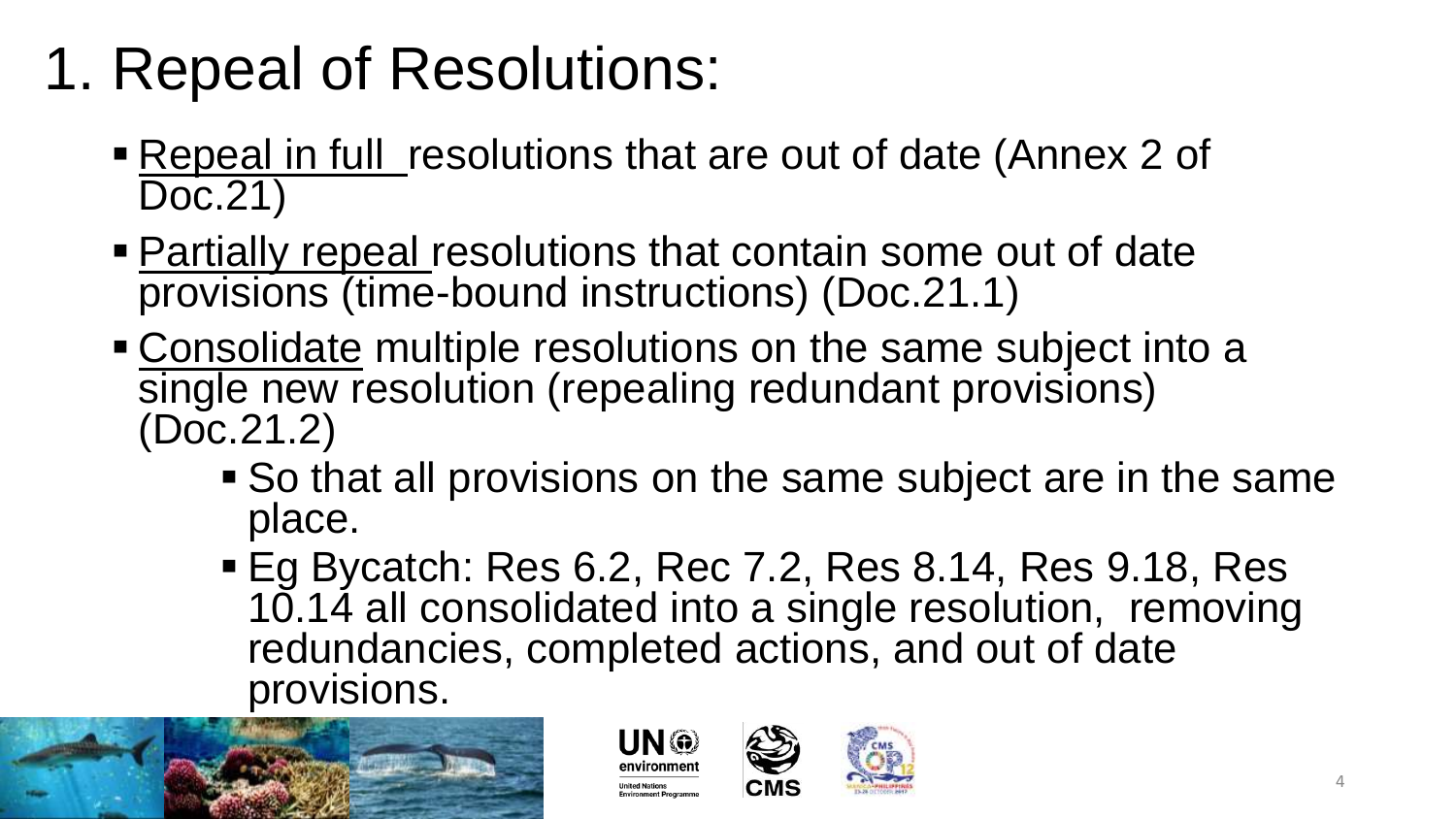#### Repeal of Resolutions:

- At present: 178 Resolutions in force, this exercise will significantly reduce this number.
- Result: manageable list of Resolutions, all of them relevant to **Parties**
- This will simplify implementation of the Convention for Parties, the Secretariat, ScC and StC.





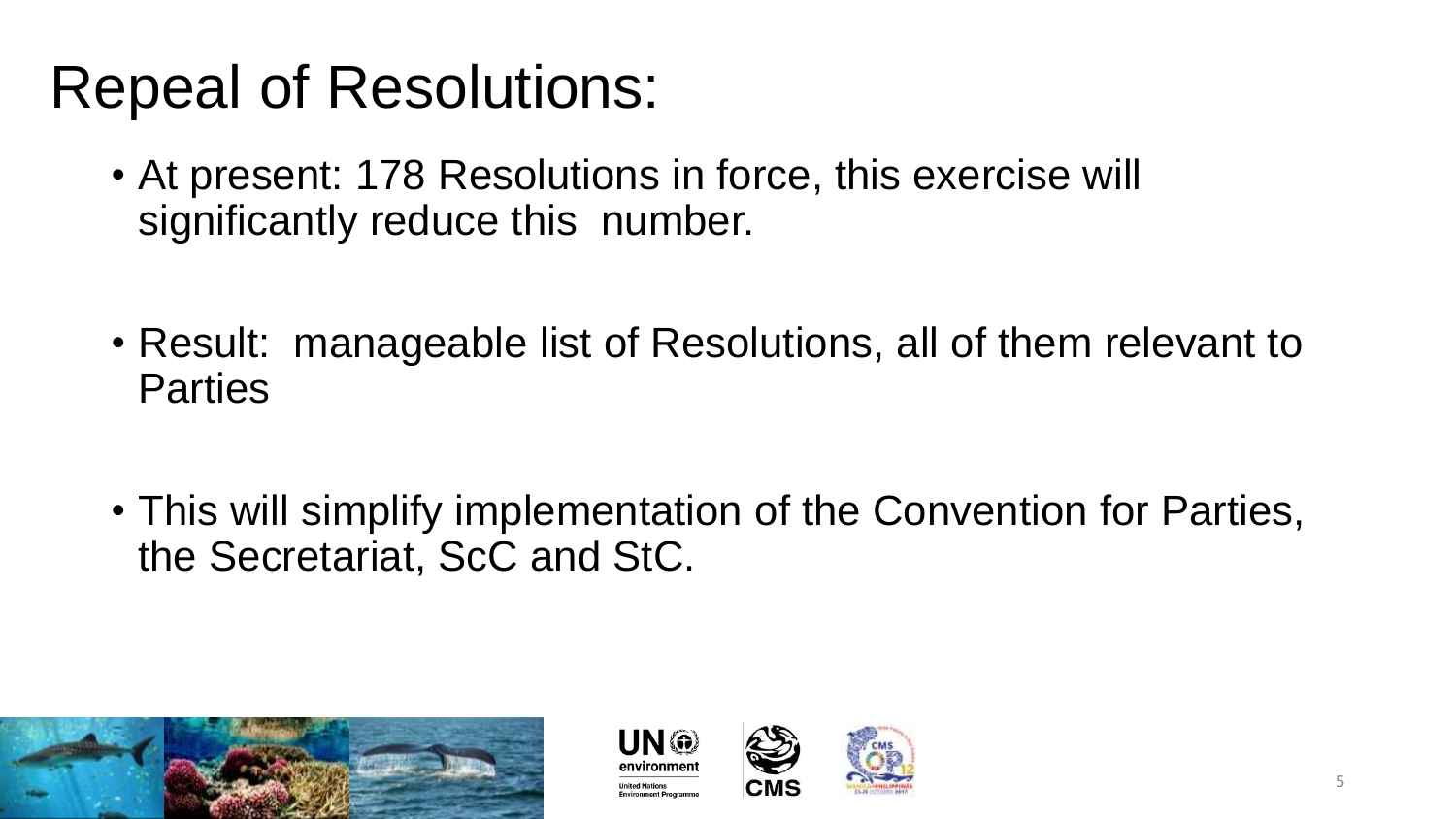#### Mandate and process followed

- Res 11.6: To review existing resolutions (and recommendations) and propose which ones (or parts thereof) should be repealed.
- $\blacksquare$  Report to StC 45 (2016)
- StC45 requested Secretariat to go ahead as proposed and produce drafts for adoption at COP12.
- Full history and process contained in Doc.21.
- Modified drafts contained in Docs 21.1.x and 21.2.x





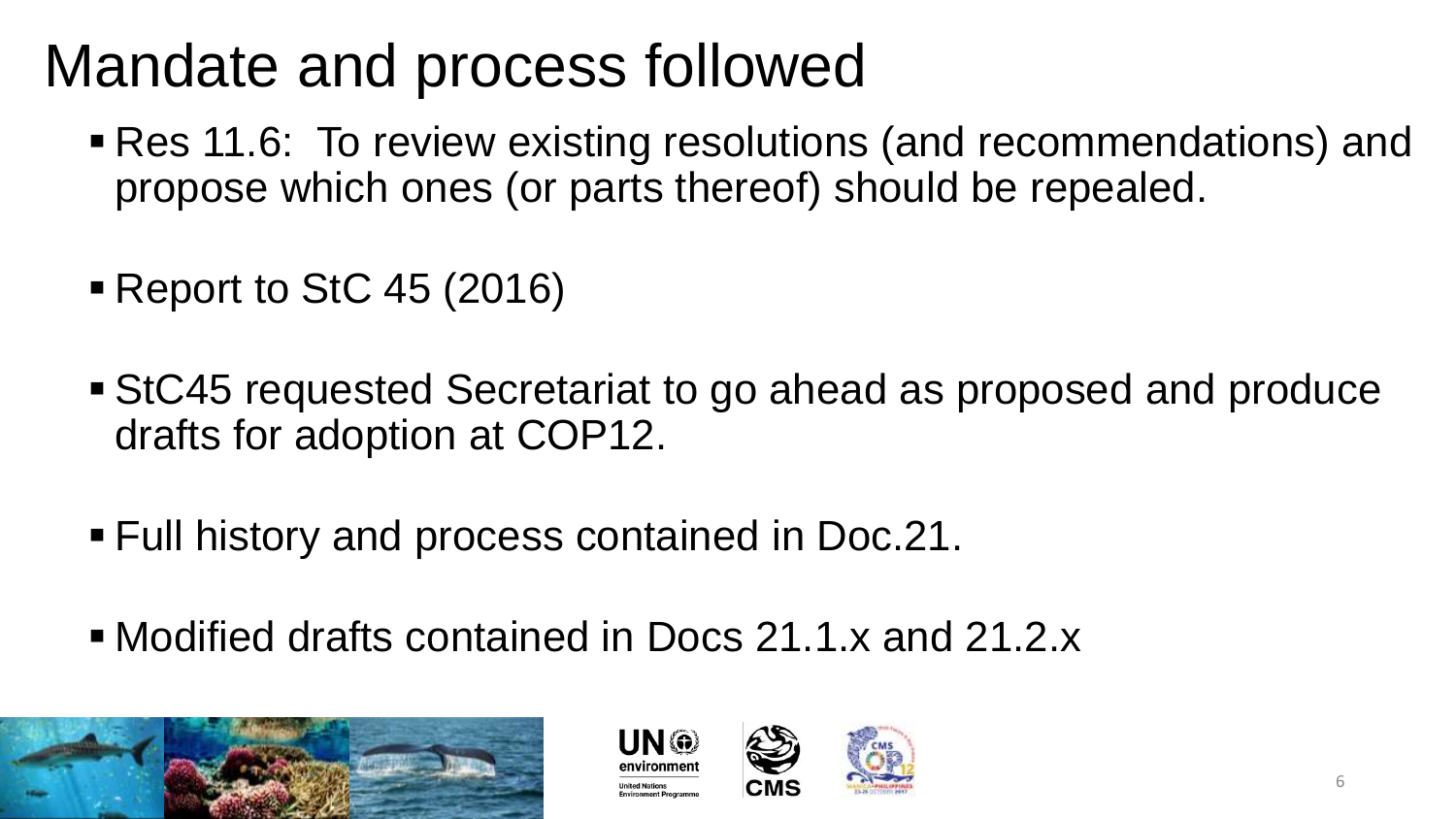### 2. Decisions – an additional tool

- Res 11.6 also created a new instrument; Decisions, as an additional tool to Resolutions.
- $\blacksquare$  Resolution long standing guidance
	- eg: *Urges* Parties to enhance transboundary cooperation for the conservation of migratory species.
- Decision time-bound instructions or recommendations
	- eg: Requests Parties to provide the Secretariat with copies of their national legislation on the management of Migratory species, by COP13.
	- eg: Instructs the Secretariat to report to StC 48.





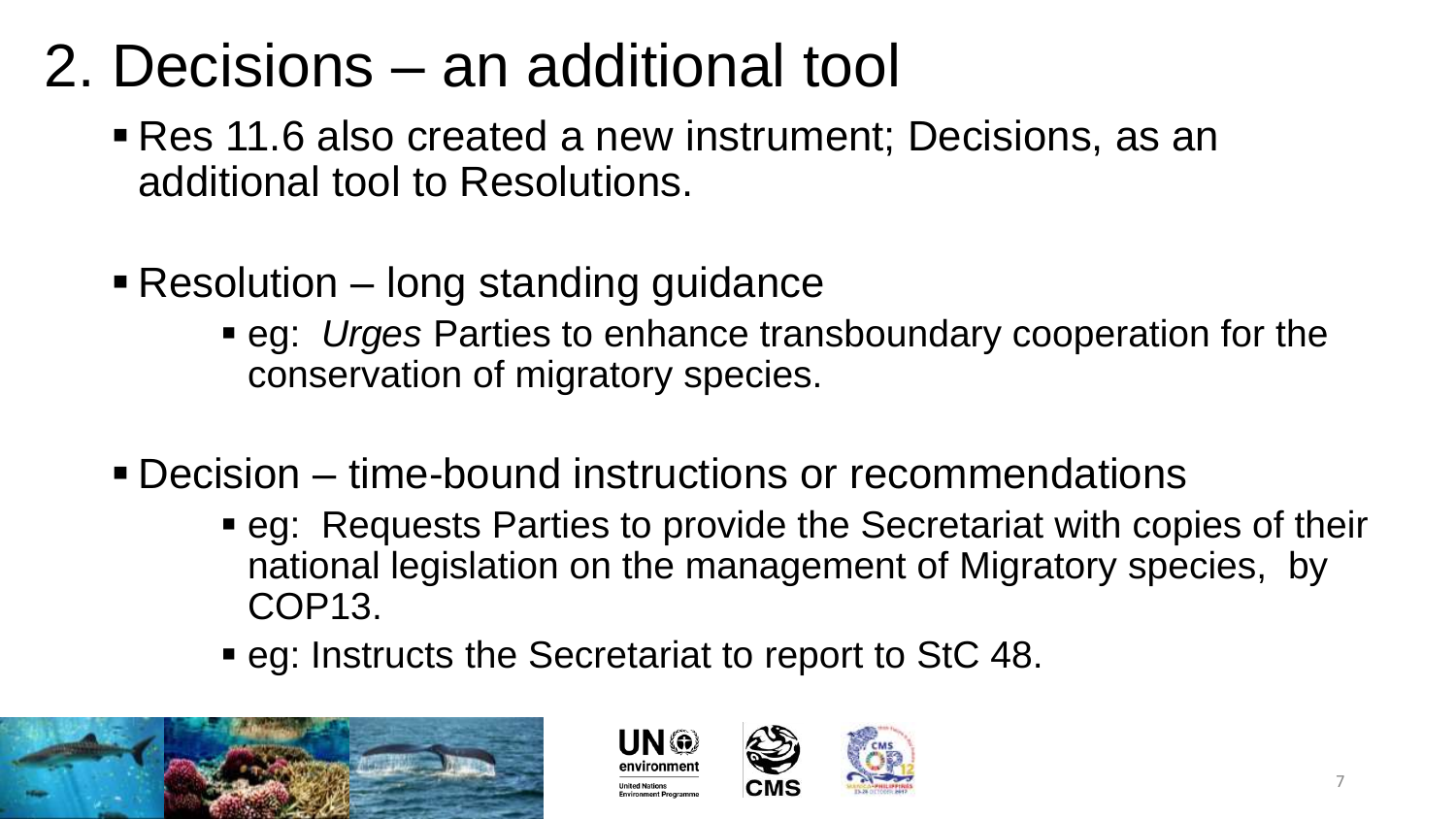#### 3. Updating Existing Resolutions at subsequent COPs

- Res 11.6 further recommended that from now on Parties and Secretariat modify existing Resolutions with new provisions rather than creating a new Resolution on the same subject, as had been done in the past.
	- Eg. Res 11.29 *Sustainable Boat-Based Marine Wildlife Watching*
	- **Proposed to be updated as: Res 11.29 (Rev.COP12) to** include a provision to adopt draft Guidelines on BBWW.





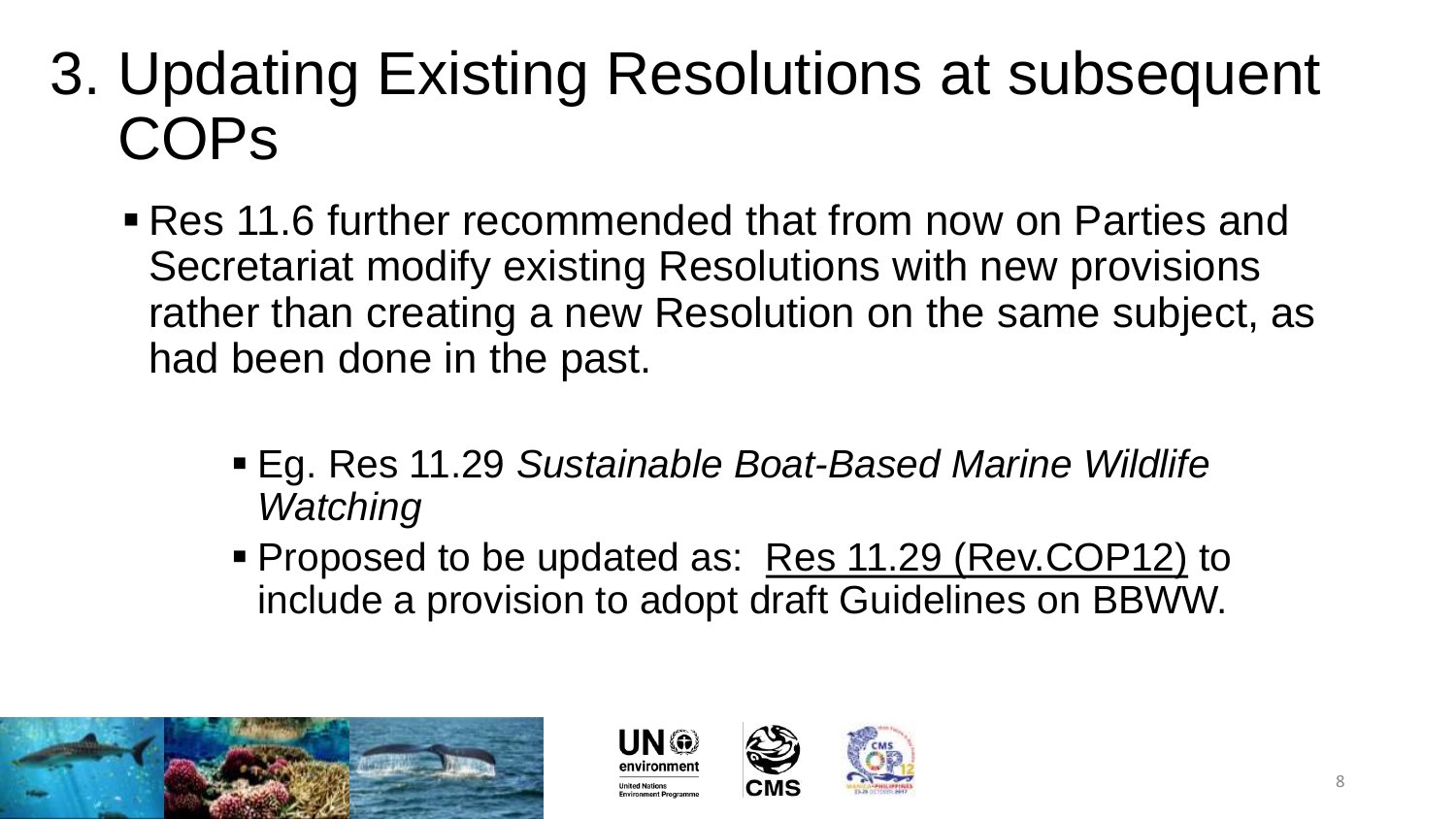### Why do some topics appear twice in the COP agenda?

Topics appearing in both Agenda item 21 and 24 (or 23, 25)

- Bycatch
- Ocean Noise
- **Marine Debris**
- Flyways
- Illegal Killing of Birds
- Conservation of Land birds
- Taxonomy









#### ■ Climate Change

- Ecological Networks
- **E** Animal Culture
- Scientific Council
- Guidelines/template for Listing Proposals (25)
- Synergies and Partnerships (23)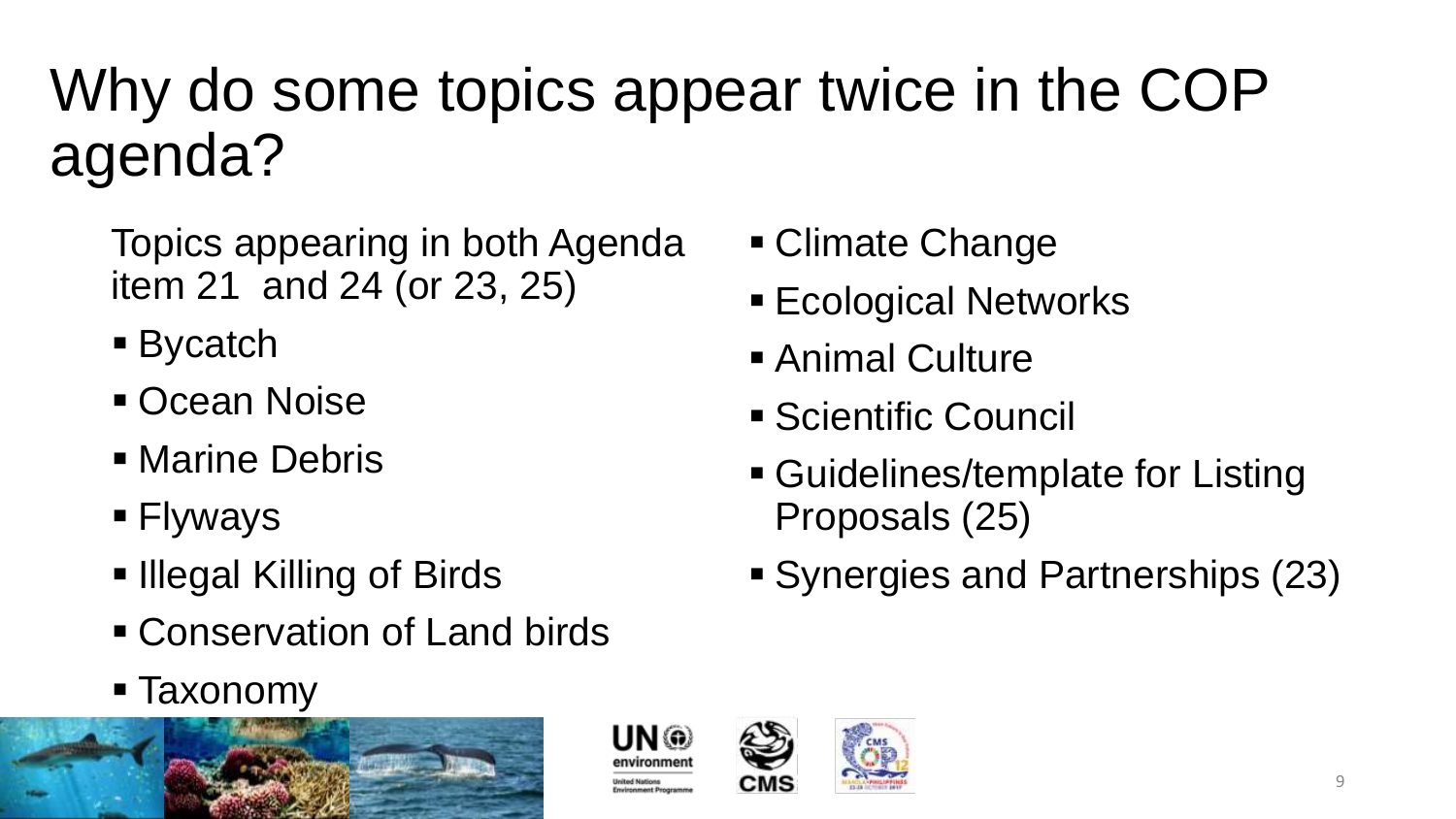### Why do some topics appear twice in the COP agenda?

- COP 12 Agenda item 21 (Review of Decisions):
	- No substantive changes, just the housekeeping exercise to remove obsolete provisions
- COP 12 Agenda items 23, 24 or 25:
	- Starts with clean copy of 21.x, the partly repealed or consolidated resolution, and adds new topics, adopts guidelines, or updates existing provisions.
	- Parties should focus their attention on these modifications, shown in <u>underlined</u> or strikethrough text.
	- Parties should not seek to reopen previously negotiated text.